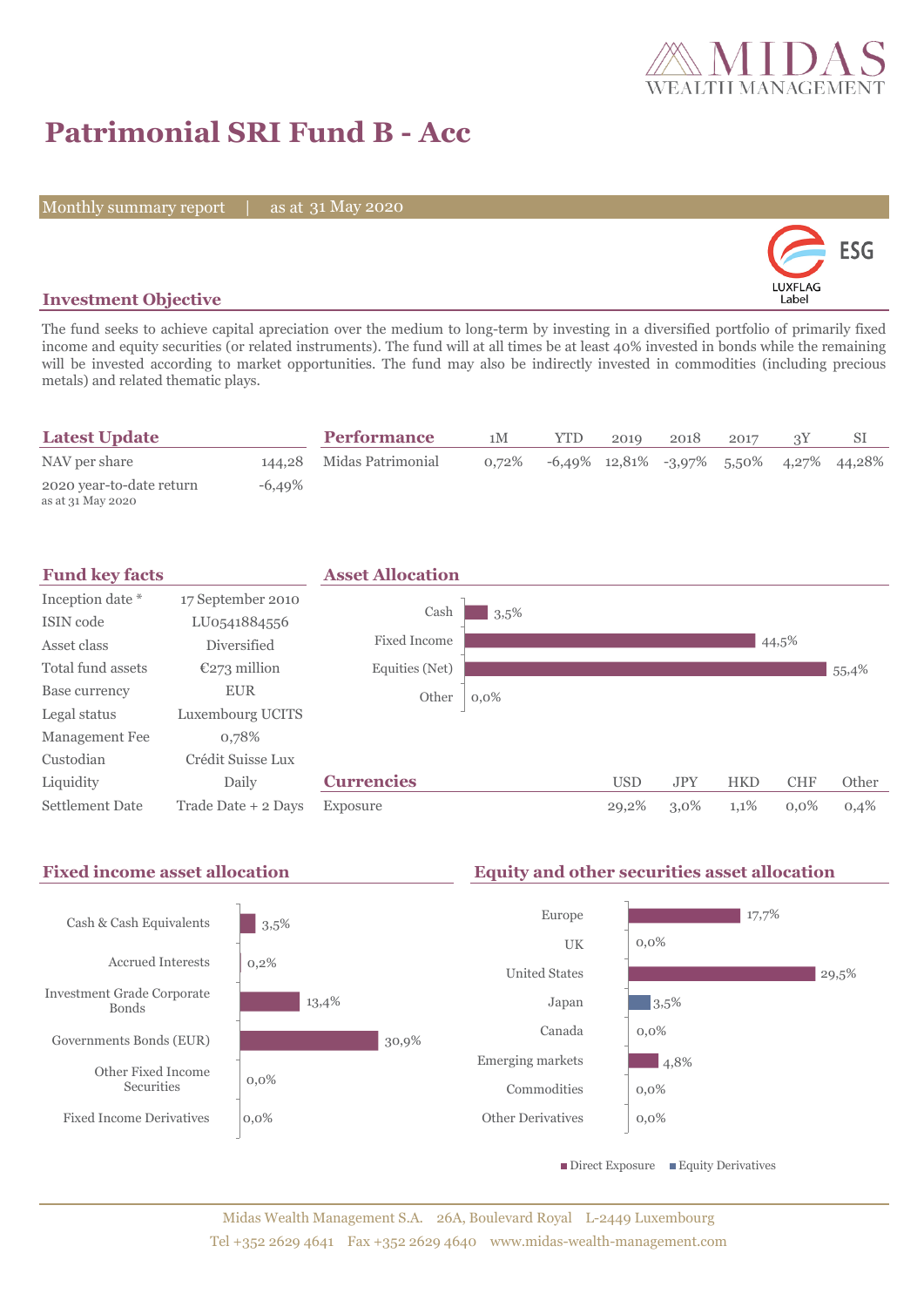

# **Patrimonial SRI Fund B - Acc**

Monthly summary report | as at 31 May 2020

| Top 10 fixed income holdings          | YTM     | Rating    | Weigh   |
|---------------------------------------|---------|-----------|---------|
| NETHERLANDS GOVT: NETHER 3 1/4 07/    | $-0.5%$ | AAA       | 2,7%    |
| DEUTSCHLAND REP: DBR o 08/15/29       | $-0.3%$ | AAA       | 2,6%    |
| NETHERLANDS GOVT: NETHER 0 3/4 07     | $-0,3%$ | AAA       | $2,0\%$ |
| BTPS: BTPS 1 07/15/22                 | 0,2%    | BBB-      | 1,9%    |
| BTPS: BTPS 2 1/2 11/15/25             | 0.9%    | BBB-      | 1,6%    |
| EUROPEAN INVT BK : EIB o 3/8 07/16/25 | $-0.4%$ | AAA       | 1,5%    |
| AGENCE FRANCAISE : AGFRNC 0 1/8 11/1! | $-0,2%$ | AA        | 1,5%    |
| BUNDESSCHATZANW: BKO o 03/11/22       | $-0.6%$ | <b>NR</b> | 1,5%    |
| BTPS: BTPS 0.35 02/01/25              | 0,7%    | BBB-      | 1,4%    |
| DEUTSCHLAND REP: DBR 11/4 08/15/48    | 0,2%    | AAA       | 1,4%    |

**Fixed income rating breakdown** 



| Top 10 equity holdings           | Sector                        | Weight |
|----------------------------------|-------------------------------|--------|
| <b>ALTICE NV - A</b>             | <b>Communication Services</b> | 3,1%   |
| AMAZON.COM INC                   | <b>Consumer Discretionary</b> | 2,2%   |
| ALIBABA GROUP HOLDING-SP ADR     | <b>Consumer Discretionary</b> | 2,0%   |
| NVIDIA CORP                      | <b>Information Technology</b> | 1,8%   |
| <b>MEDTRONIC PLC</b>             | Health Care                   | 1,8%   |
| <b>APPLE INC</b>                 | <b>Information Technology</b> | 1,8%   |
| <b>MICROSOFT CORP</b>            | <b>Information Technology</b> | 1,7%   |
| <b>ALPHABET INC-CL A</b>         | <b>Communication Services</b> | 1,6%   |
| <b>EQUINIX INC</b>               | <b>Real Estate</b>            | 1,6%   |
| <b>CHECK POINT SOFTWARE TECH</b> | <b>Information Technology</b> | 1,6%   |

#### **Equity sector breakdown**

| <b>Consumer Discretionary</b><br><b>Consumer Staples</b> | 12,4%<br>6,7% |
|----------------------------------------------------------|---------------|
| Energy                                                   | $0,0\%$       |
| Financials                                               | $0.0\%$       |
| Health Care                                              | 14,0%         |
| <b>Information Technology</b>                            | 34.7%         |
| Industrials                                              | 5,7%          |
| Materials                                                | $0.0\%$       |
| <b>Communication Services</b>                            | 14,2%         |
| Utilities                                                | 4,9%          |
| <b>Real Estate</b>                                       | 7,4%          |



## **Thematics breakdown Top 5 funds and other holdings**

| iShares S&P 500 Financials Sector UCITS ETI      | $2.1\%$ |
|--------------------------------------------------|---------|
| iShares EURO STOXX Banks 30-15 UCITS ET          | 1.7%    |
| Quaero Bamboo                                    | 1,7%    |
| iShares STOXX Europe 600 Automobiles & $P_{\xi}$ | $1.6\%$ |
| iShares STOXX Europe 600 Oil & Gas UCITS         | $1.1\%$ |
| iShares STOXX Europe 600 Travel & Leisure 1 0,7% |         |